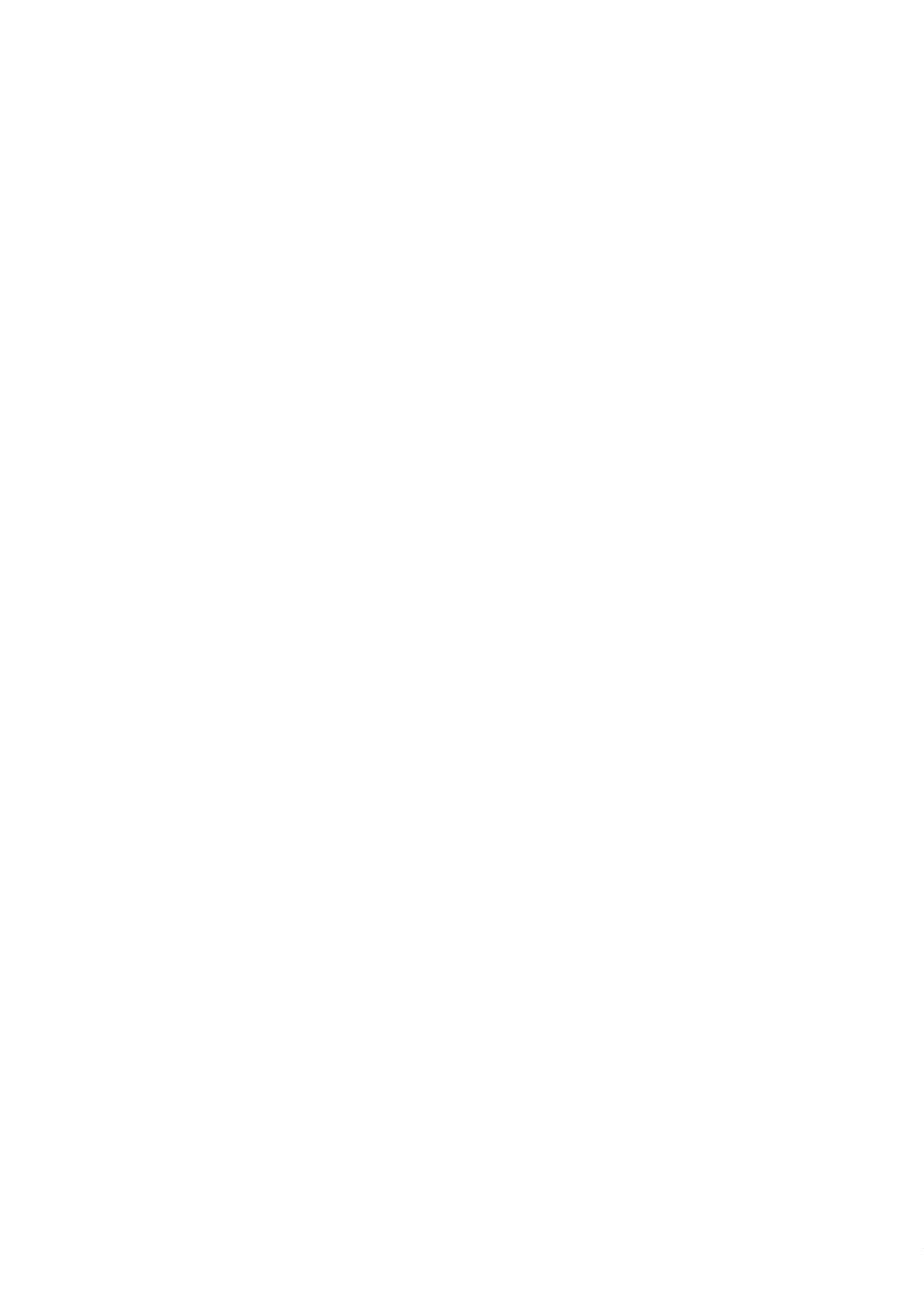# $c \in$

### **INSTRUCTION MANUAL**

- Type: Motorized Tank
- Revision 1.0.1

### **MAGAZZINO MOTORIZZATO** INDEX

| 1              | <b>INTRODUCTION</b>                                  | 4              |
|----------------|------------------------------------------------------|----------------|
|                | 1.1 Use of this manual                               | $\overline{4}$ |
| $\overline{2}$ | <b>WARNINGS</b>                                      | $\overline{4}$ |
| 3              | <b>TECHNICAL DATA AND DIMENSIONS</b>                 | 5              |
|                | 3.1 Identification plate                             | 6              |
|                | 3.2 Safety symbols                                   | 6              |
| 4              | <b>PACKAGING CONTENT</b>                             | 7              |
| 5              | <b>INSTALLER'S RESPONSIBILITIES</b>                  | $\overline{7}$ |
| 6              | PROPER USE OF THE PRODUCT                            | 7              |
| 7              | <b>INSTALLATION</b>                                  | 8              |
| 8              | <b>PIPES CONNECTION</b>                              | 8              |
| 9              | <b>ELECTRICAL CONNECTION</b>                         | 9              |
|                | <b>10 START UP AND USE</b>                           | 9              |
|                | 10.1 Minimum level sensor calibration                | 10             |
|                | 10.2 Operational safety                              | 10             |
| 11             | <b>MAINTENANCE AND END-OF-LIFE</b>                   | 11             |
|                | 11.1 End-of-life                                     | 11             |
|                | <b>12 SAFETY REQUIREMENTS FOR FUEL STORAGE TANKS</b> | 12             |
|                | <b>13 WARRANTY</b>                                   | 13             |
|                | <b>14 CERTIFICATION</b>                              | 14             |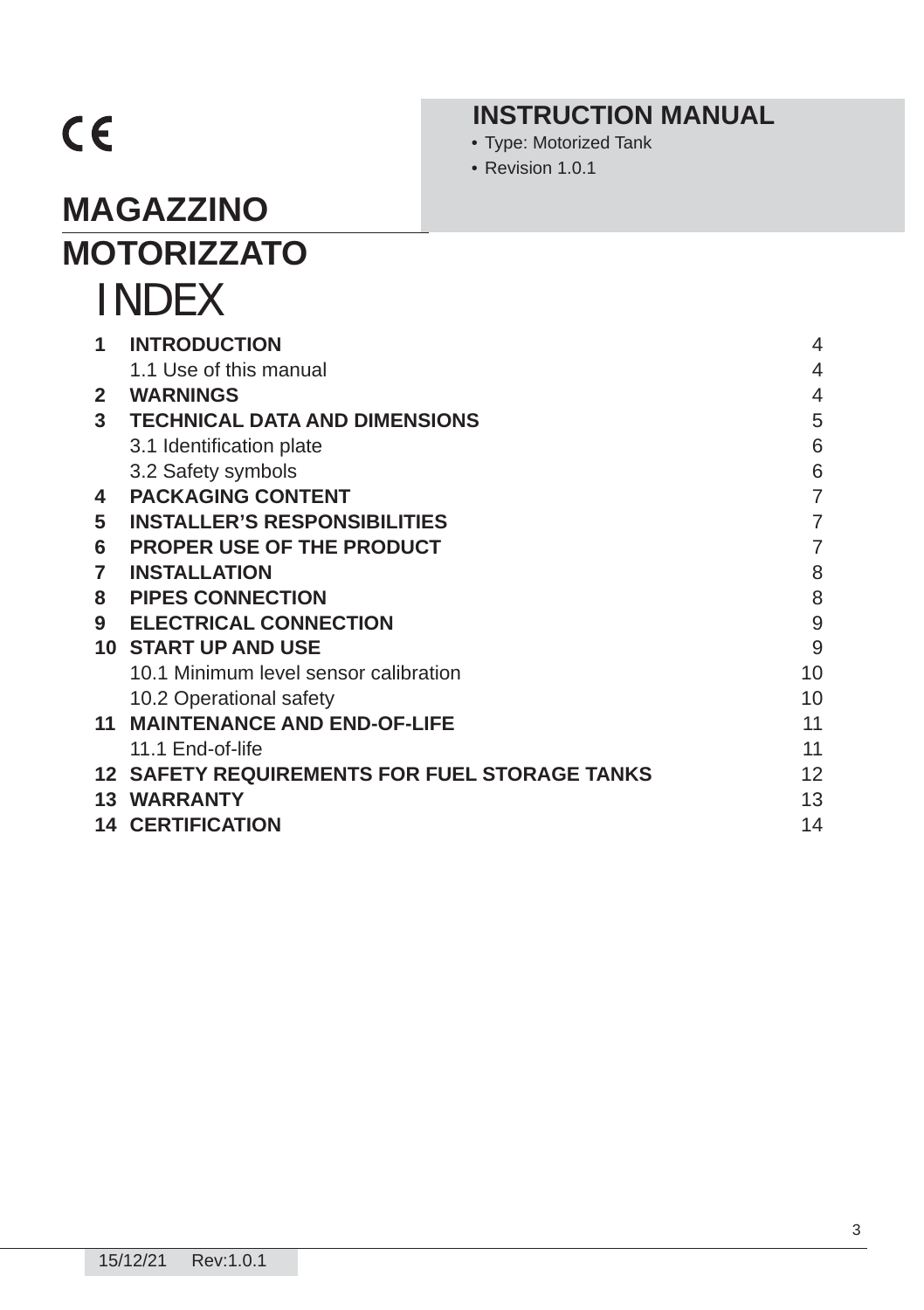#### **1 INTRODUCTION**

Dear customer,

the manufacturer would firstly like to thank you for the choice you made in buying an our product, whose technical features will certainly meet Your needs.

Our products have been designed and manufactured in total compliance with the current regulations, by choosing the best materials to obtain durability and ease of use of the product.

We ask you, therefore, to read this manual carefully and completely, following strictly the instructions contained herein.

#### **1.1 Use of this manual**

The instruction manual is a document drawn up by the manufacturer and is part of the product: it integrates the specific rules of application and general rules for people, animals and objects safety. In the event that the product is resold, handed over, rented or sold to others, it must always be accompanied by this manual; therefore, it is recommended to use and keep it with care for the entire operative life of the product. The main objective of this manual is to make known the proper and safe way to use the equipment. No part of this manual may be reproduced, copied, or shared in any way, without the written permission

of the manufacturer.

The manufacturer reserves the right to make improvements or modifications to this manual and to the equipment at any time, without obligation to advise third parties.

#### **2 WARNINGS**

- Do not use the machine for any improper use.
- Do not let children near the machine.
- This unit must not be used by people (including children) with reduced physical, sensory or mental capabilities, or with lack of experience and knowledge, unless they are supervised or instructed in the use of the unit by a person responsible for their safety.
- Use only original spare parts.
- In order to operate easily on the tank, it is necessary to leave a space free from any obstacle all around and above it.
- This tank can contain wood pellets and pomace: other fuels with different sizes and specific weights must be evaluated before the use (ask the seller for advice).
- Before filling the tank for the first time, check that it is carefully levelled and that the adjustable support feet are firmly placed.
- It is forbidden to add other loads or weights to the tank, in addition to the fuel contained therein.
- Never use the tank structure as a load-bearing or fastening element for any other support or equipment.
- It is essential to ventilate the place in which the tank is installed during the fuel loading.
- Never remove the closing door and the bag grid except for the time strictly necessary for filling and maintenance operations.
- The manufacturer declines any liability or guarantee, if the buyer or anyone makes changes or even minor modifications to the purchased product.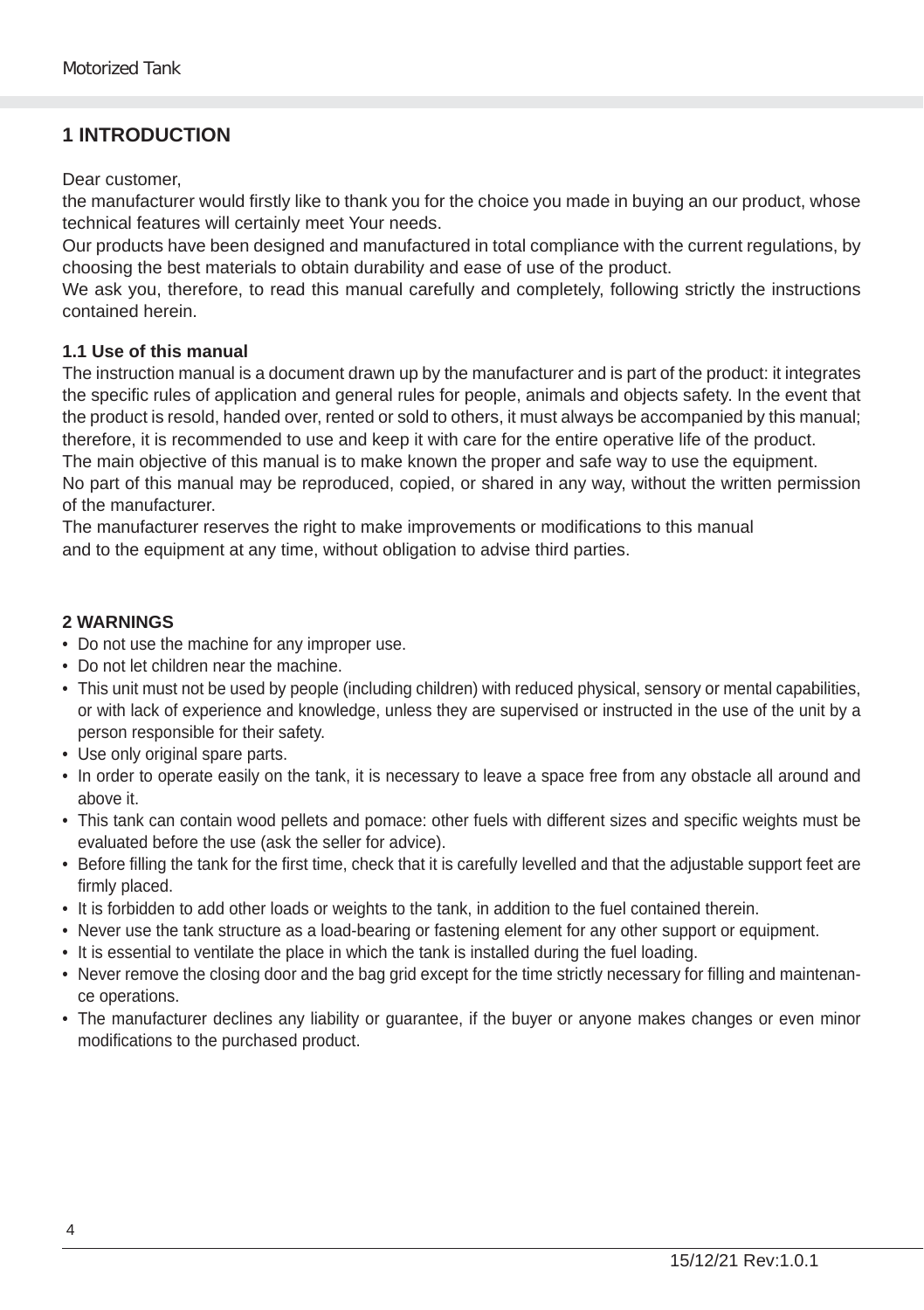#### **3 TECHNICAL DATA AND DIMENSIONS**



| <b>Article</b>                   |         |                     | AP3460.00.01 AP3460.00.02 |
|----------------------------------|---------|---------------------|---------------------------|
| Protection degree                | IP      |                     | <b>IP20</b>               |
| Operating temperature<br>min/max | °C      | $0 \div 40$         |                           |
| Degree of humidity min/max       | %       | $40 \div 80$        |                           |
| Power supply                     | V ac    | 230                 |                           |
| Frequency                        | Hz      | 50                  |                           |
| Motor power                      | W       | 1350                |                           |
| Max absorptionx                  | А       | 5,8                 |                           |
| Thermal switch                   | A       | 8                   |                           |
| Fuse                             |         | T16A5x20            |                           |
| Weight                           | Kg      | 32                  | 40                        |
| Net volume                       | ı       | 199                 | 330                       |
| Content max                      | kg      | Net volume<br>x 0,8 |                           |
| Pipe                             | Ø mm    | 50                  | 50                        |
| Maximum air flow                 | $m^3/h$ | 270                 | 270                       |
| Noise level                      | dB(A)   | ${<}70$             |                           |
| Measurement A                    | mm      | 580                 | 650                       |
| Measurement B                    | mm      | 1040                | 1320                      |
| Measurement C                    | mm      | 303                 | 303                       |
| Measurement D                    | mm      | 180                 | 180                       |
| Measurement E                    | mm      | 105                 | 130                       |
| <b>Measurement F</b>             | mm      | 380                 | 450                       |
| Measurement G                    | mm      | 50                  | 45                        |
| Measurement H                    | mm      | 124                 | 120                       |
| Measurement L                    | mm      | 150                 | 187                       |

Right side view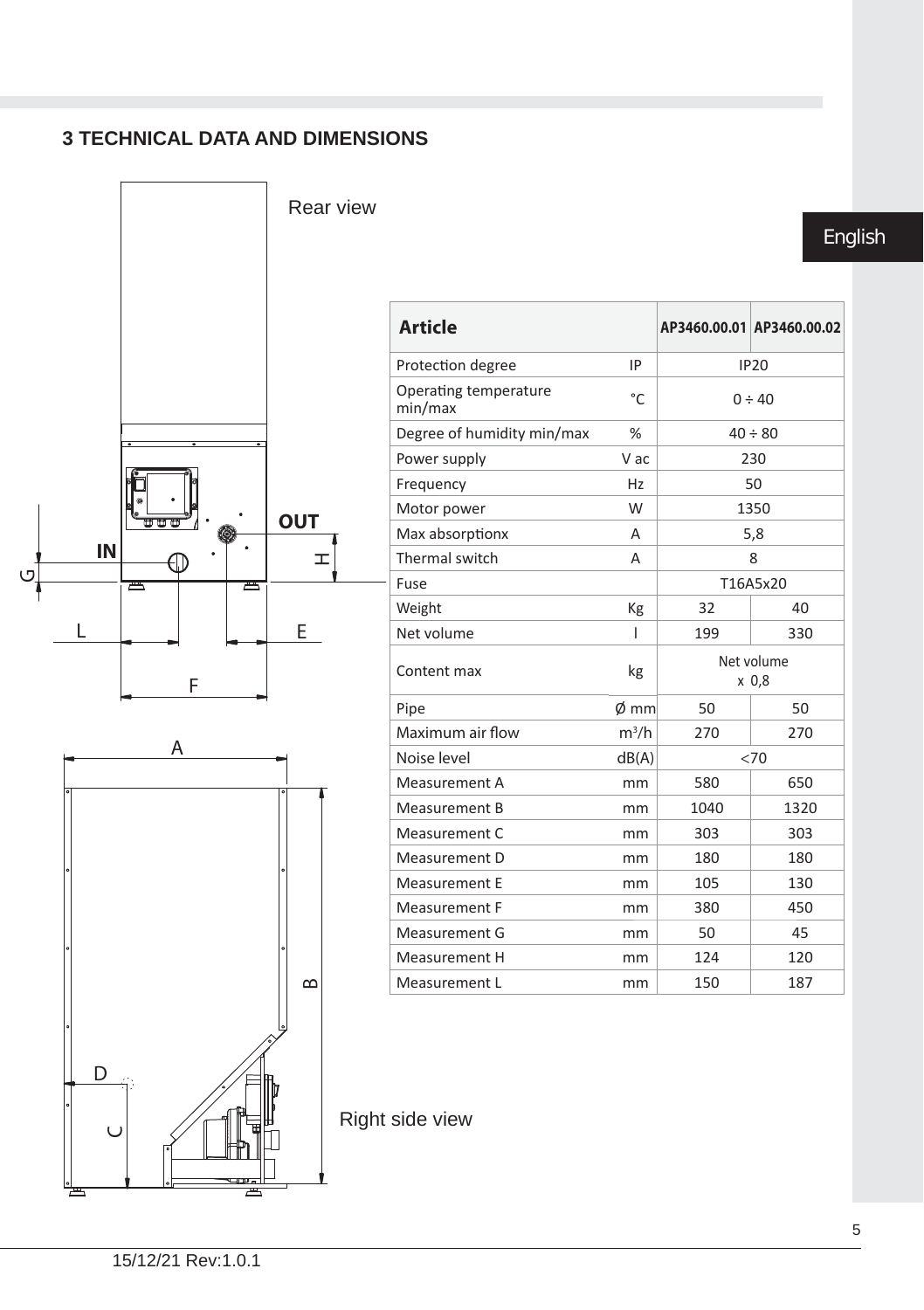#### **3.1 Identifi cation plate**

Do not remove or damage the identification plate.



#### **3.2 Safety symbols**



#### **DANGER OF VOLTAGE OR ELECTRICAL CURRENT Danger of serious personal injuries.**

During maintenance operations, always disconnect the power supply and make sure that it cannot be restored.



#### **DANGER OF CUTTING**

#### **Danger of serious personal injuries.**

During maintenance operations, always disconnect the power supply and make sure that it cannot be restored.



#### **DANGER OF AUTOMATIC STARTING**

**Danger of serious personal injuries.**

During maintenance operations, always disconnect the power supply and make sure that it cannot be restored.



#### **DANGER FOR THE HAND WHEN THE SCREW CONVEYOR IS IN OPERATION Danger of serious personal injuries.**

During maintenance operations, always disconnect the power supply and make sure that it cannot be restored.

**It is recommended to pay full attention to pictograms and warnings of danger and prohibition in the present different parts of the equipment: if not respected, hazardous situations may occur.**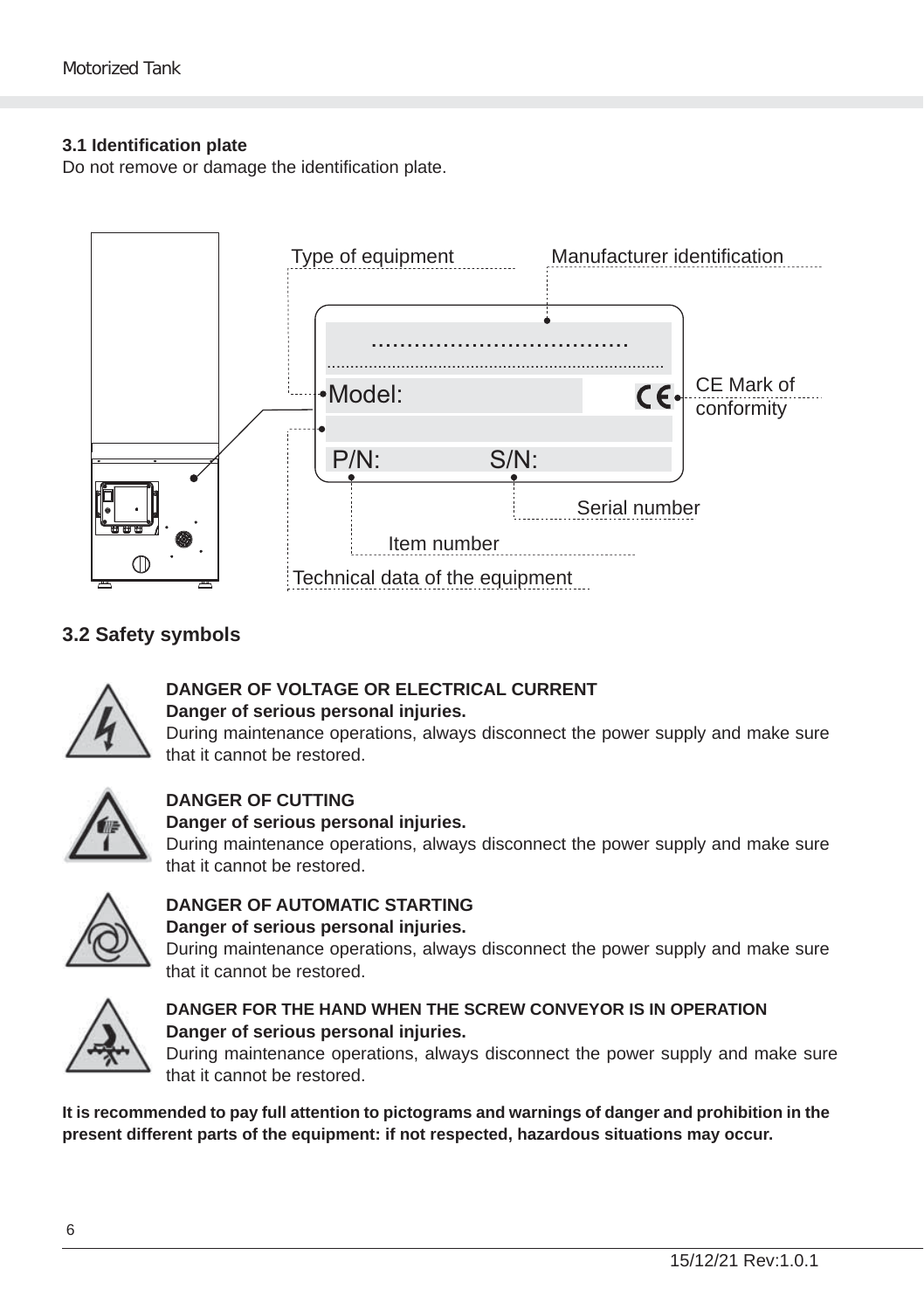#### **4 PACKAGING CONTENT**

After opening the packaging, verify that the material contained in it conforms to the following list:

- 1) motorized Tank
- 2) bag support grid
- 3) cover
- 4) n° 4 adjustable feet
- 5) minimum level sensor with flange
- 6) rubber gasket
- 7) Warranty form
- 8) Assembly, use and maintenance manual



Check that the product corresponds to the one ordered and that no transportation damage is evident.

Should this not be the case, please contact immediately the seller.

#### **5 INSTALLER'S RESPONSIBILITIES**

To ensure proper operation of the product, follow these guidelines:

- Only perform the activities described in these instructions
- Perform all activities in accordance with applicable regulations
- Explain to the user the operation and use of the product
- Explain to the user how to maintain the product
- Report to the user the potential dangers related to the use of the product

#### **6 PROPER USE OF THE PRODUCT**

The motorized storage tank is designed for the storage of pellets or other granular biomass fuels, and if used as an additional fuel reserve, automatically fills the boiler, stove or fireplace tanks. The tank consists of a control system that quarantees the automatic filling, a sensor that stops the system in case of a lack of fuel inside, and a motor, whose high suction power guarantees the transport of the pellets to the boiler. To complete the system it is necessary to add two 50 mm  $\varnothing$ rigid steel pipes or antistatic flexible hoses are sufficient, one for transporting the fuel and one for the return air, and a dispenser installed on the boiler tank for the fuel discharge (these items are not supplied with the tank).

By adding the additional lift module, the 199 litre storage unit can increase its net volume by a further 92 litres.

#### 7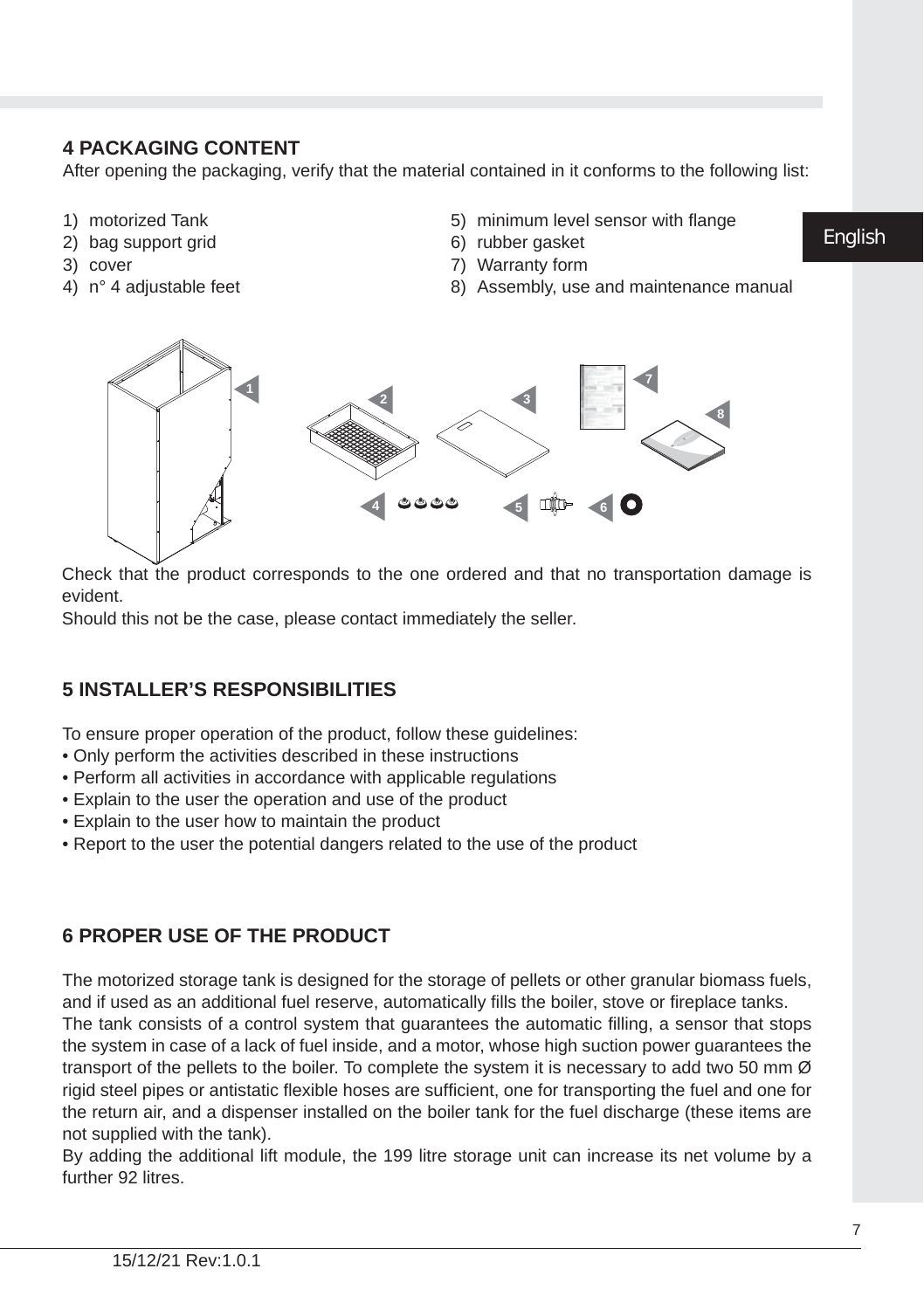#### **7 INSTALLATION**

**It is the installer's responsibility to verify the presence of any risk of danger in the installation area and to determine the suitability in accordance with both the applicable laws and the product characteristics described in this manual.**

Only specialized technical personnel are authorized to do the installation and maintenance of the product. All operations must be carried out following the accident prevention regulations and in compliance with safety warnings.

If you find any damage, anomalies or shortcomings in the product, do not proceed with the installation and immediately contact your dealer.

The motorized tank must be installed in a covered place, where the temperature is between 0 and 40 ° C and the relative humidity is between 40 and 80%, it must not be placed on damp walls and must not be exposed to the elements, it must be installed levelled and placed on a solid and smooth floor to facilitate the adjustment of the feet.

The motorized tank must be connected to the fuel release dispenser (accessory on request) (see figure 1) using rigid or flexible antistatic pipes, the pipes must have the minimum number possible of elbows, they should have a minimum radius of 30 cm, while the maximum vertical gap allowed for the fuel transport pipe is 3 m and the total length of the pipes must not exceed 5 m (each).

All hose connections and junctions must be closed with steel hose clamps to ensure a perfect airtight seal. Before finally positioning the storage unit, complete it by fitting the sensor, already equipped with a flange, by inserting it into the hole on the side of the storage unit, inserting the sealing gasket (see figure 6). Also install the four adjustable feet in their respective threaded inserts on the bottom of the warehouse. The dispenser (accessory on request, see figure 5) must be installed on the boiler tank to refilled. The magnetic contact sensor called REED, applied to the dispenser's exhaust door,

via an electrical connection to the motorized warehouse, will check the correct functioning of the conveyor system. The magnetic contact sensor will also ensure that the fuel transport system is turned off if the tank to be refilled is full (see the dispenser instruction manual).

#### **8 PIPES CONNECTION**

For connections between the motorised tank and the dispenser, it is essential to use rigid steel or flexible pipes with an internal diameter of 50 mm. All pipe junctions must be sealed airtight and must therefore be carefully tightened. No oblique sections, only vertical or horizontal sections should be made. Very long sections must be carefully fixed to the wall or to resistant supports; all elbows must have a minimum radius of 30 cm. Connect the Ø 50 mm pipe from the **OUT** outlet to the connection on the dispenser called **OUT**, connect the Ø 50 mm pipe from the IN outlet to the connection on the dispenser called **IN**. Fuel will flow through the **IN** pipe, while only air and dust will flow through the **OUT** pipe.

All the pipe sections used for the transport system must be antistatic in order to guarantee the effective dispersion of static currents and must be connected to an grounding point in the electrical system (see figure 1). The grounding point of the motorised tank (see figure 2) must be connected to an grounding point of the electrical system.

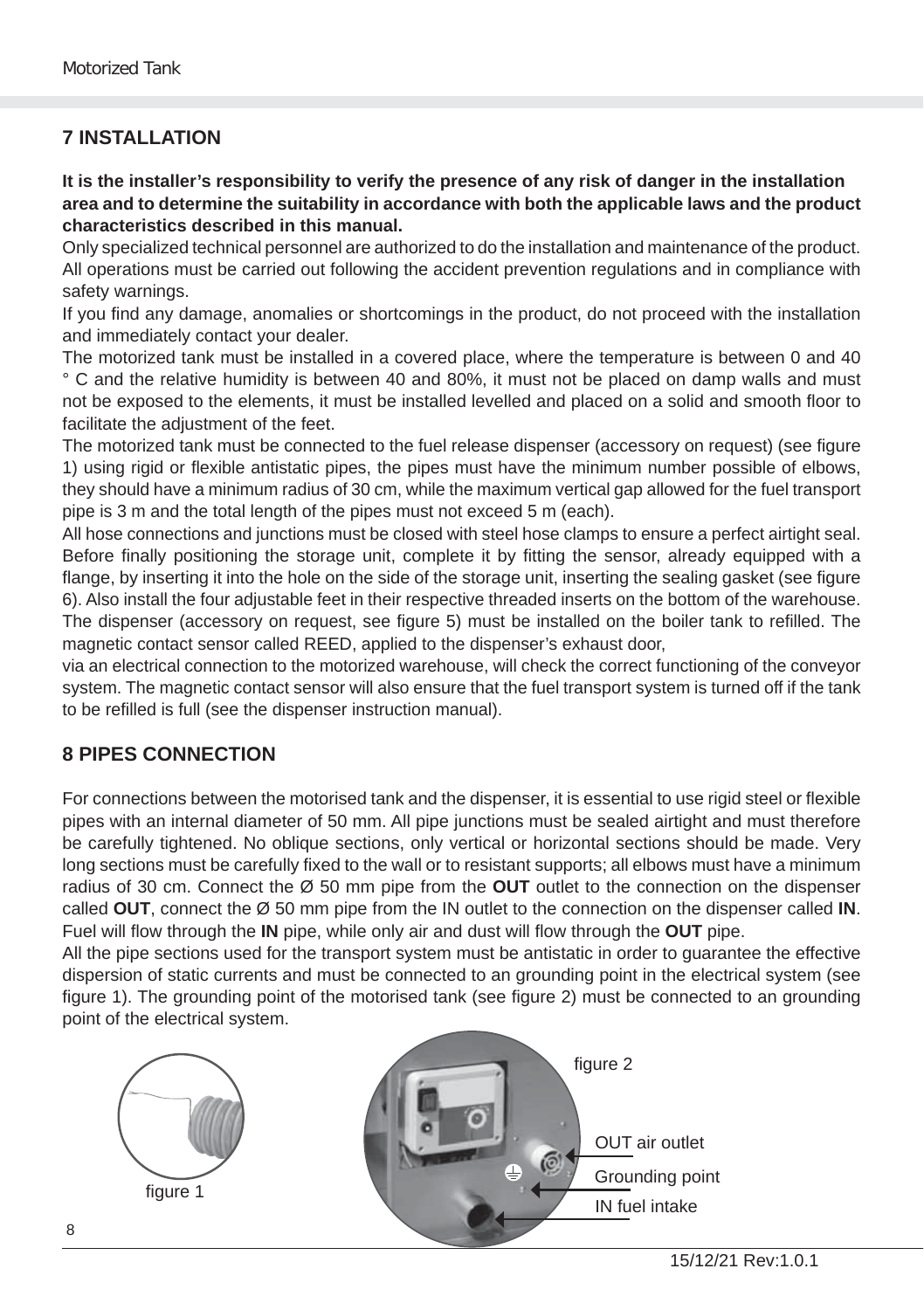#### **9 ELECTRICAL CONNECTION**

**Before making the electrical connection to the mains, check that the voltage corresponds to that required and that the electrical system to which the product is connected is built in compliance with current regulations.**

Connect the two wires called REED with the corresponding ones coming from the sensor of the dispenser installed on the boiler (see figure 3 and dispenser instructions).



#### **10 START UP AND USE**

Before starting the first ignition of the motorized storage unit, make sure that:

- inside the warehouse there are no objects, rags or processing residues, so discharge into it a quantity of fuel (pellets) that exceeds the minimum level sensor
- the warehouse is stable and the pipes are connected to it properly
- the electrical connections are correctly and permanently fixed
- the led of the minimum level sensor is switched on
- the power supply is correct and stable
- the exhaust door of the dispenser (see dispenser instructions) is closed and there is room in the boiler tank for further fuel to flow.

At this point the fuel transport can start, place the red light switch on 1 and the system will start operating.

To adjust and set the running time of the engine, it is necessary to act with a screwdriver on the potentiometer positioned on the electrical panel (see Figure 4) clockwise to increase the running time of the engine, vice versa counterclockwise to shorten the running time.

It is important that the operating time is sufficient to transport only the appropriate amount of fuel to fill about half the volume of the dispenser (see dispenser instructions), a shorter time will allow less fuel to be transported, but too long a time could overfill the dispenser and damage the system.

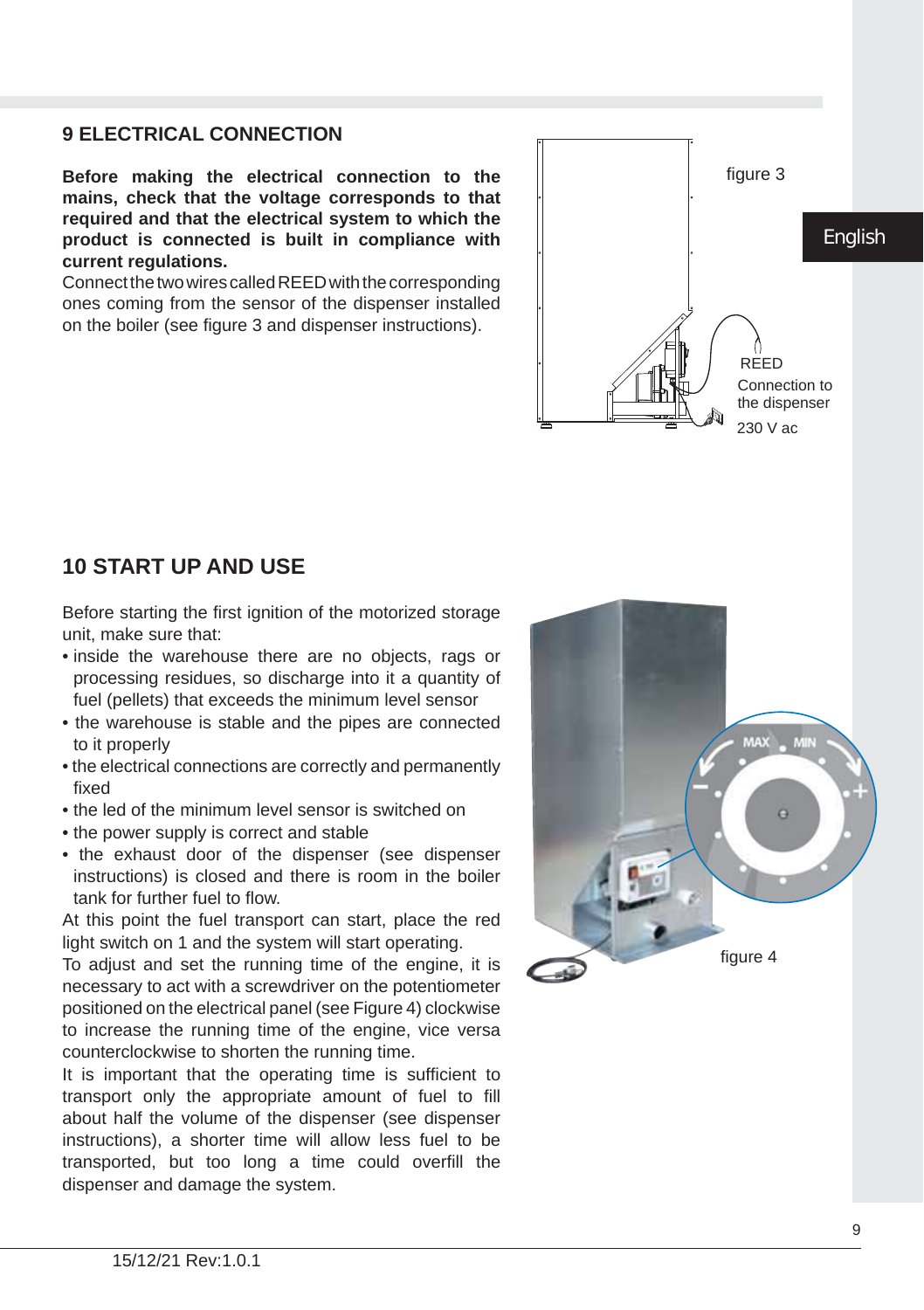The operating time may also need to be changed at any time in the future to accommodate a different type or specific weight of the fuel used.

When the fuel level inside the motorized warehouse decreases, the sensor located inside it (see Figure 2) will stop the engine operation, leaving the transport system in standby mode, as soon as the correct fuel level is restored, the system will restart automatically.

#### **10.1 Minimum level sensor calibration**

The sensitivity of the minimum fuel level sensor is already calibrated, but if a new calibration is needed, proceed as follows (see Figure 7):

- Place the sensor in front of the surface to be detected (pellets).
- Use a screwdriver with a max diameter of 3 mm.
- Rotate the potentiometer clockwise or counterclockwise for 2/3 turns until it reaches the correct activation point  $($ I FD on).
- If turning the potentiometer the LED lights up immediately, turn it counterclockwise for about 45° and then turn it clockwise again until it reaches the point of activation (LED on).



#### **10.2 Operational safety**

There is a safety that guarantees the correct functioning of the tank, this safety acts every time for three consecutive engine operating cycles, fuel is not sucked and therefore the dispenser remains empty.

In this case, the security interrupts the operation which is not automatically restored.

The causes of malfunction can be various, including the following:

- A) lack of fuel inside the tank
- B) A fuel clog has formed in the pipeline between the tank and the dispenser.
- C) Pipes are not intact or there are air leaks in their fittings
- D) The filter inside the dispenser is blocked

E) The dispenser exhaust door is not tightly closed during suction.

When the cause of the blockage has been removed, the light switch must be switched off for at least 3 seconds and then turned on again (light on).

If the problem occurs frequently, it is advisable to contact the service centre.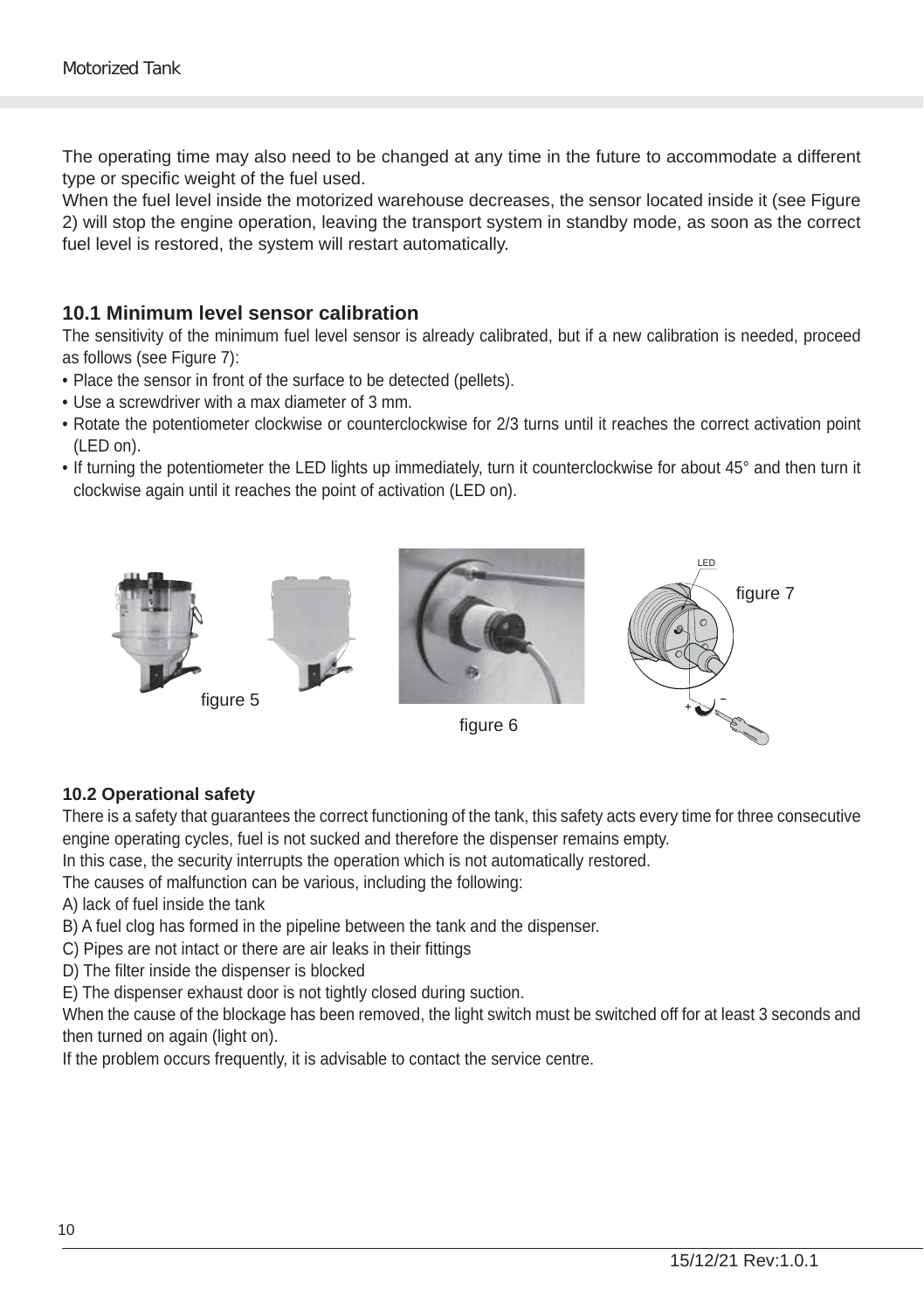#### **11 MAINTENANCE AND END-OF-LIF**

The normal maintenance of the motorized tank includes:

- periodic cleaning of the bottom to prevent excessive dust deposits

- cleaning the motor ventilation grides with compressed air

Using fuels with a low presence of dust guarantees a better functioning of the motorized tank

#### **11.1 End-of-life**

The disposal of packaging, accessories and machine must be executed in accordance with applicable laws, ensuring the recycling of any of the core components.

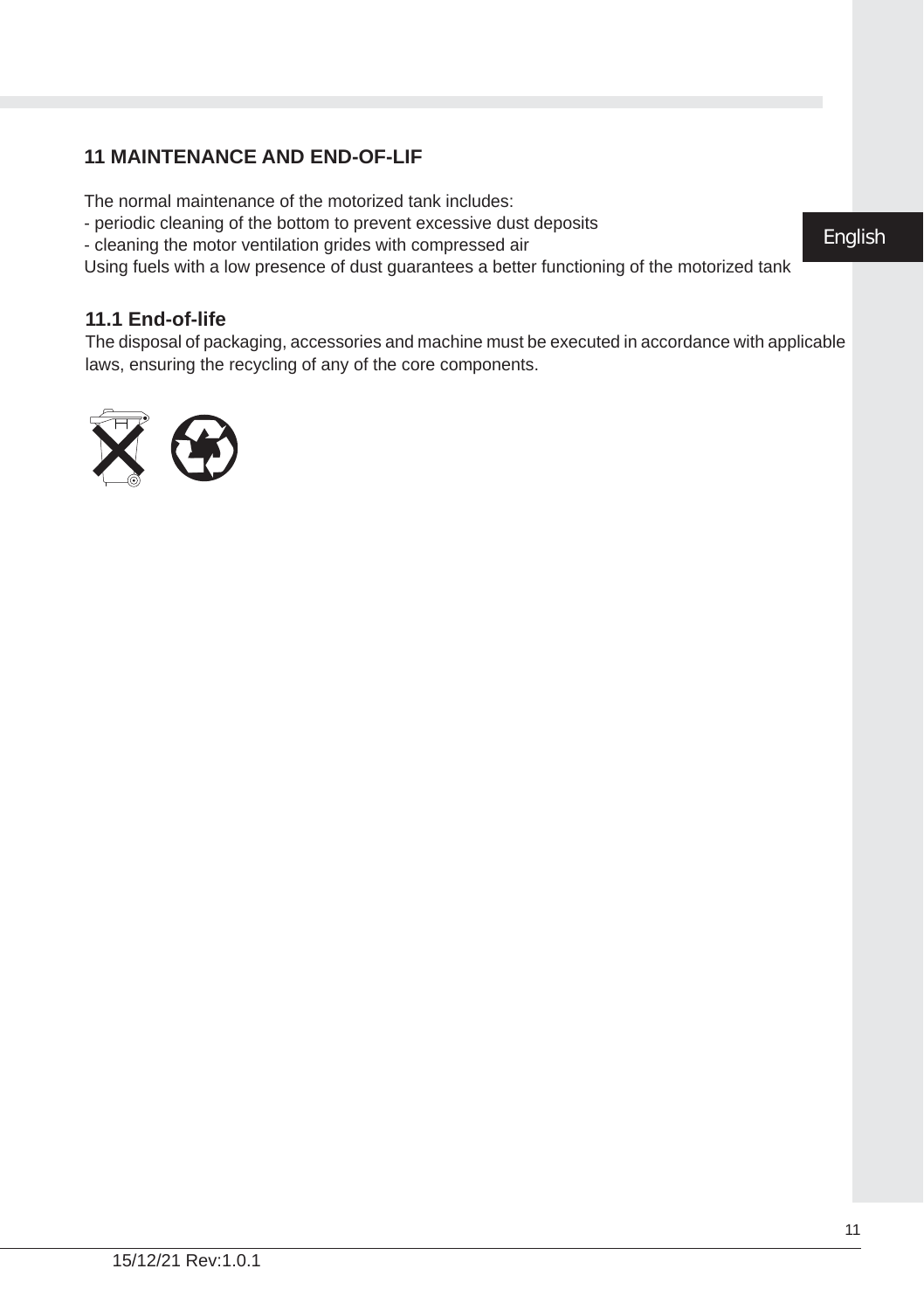#### **12 SAFETY REQUIREMENTS FOR FUEL STORAGE TANKS**

### **SAFETY REQUIREMENTS for pellet storage tanks with capacity up to 10 t**



Keep the doors closed. Access is permitted only to authorized personnel under the supervision of a person outside



Do not smoke and approach flames or other sources of ignition.



 $\overline{\phantom{a}}$  off

Danger of death due to high concentrations of carbon monoxide (CO) and lack of oxygen.

In the 4 weeks after the fuel filling, enter only with a CO detector.

Aerate the storage room for at least 15 minutes before entering and keep the door open during your permanence.



Wounding risk for moving systems

Turn off the boiler at least one hour before the pellet is delivered.

Proceed to the filling according to the requirements of the boiler manufacturer and the pellet supplier.

Protect pellets from humidity

In case of fire suspect keep the front door and any other opening of the storage room close and call the firemen.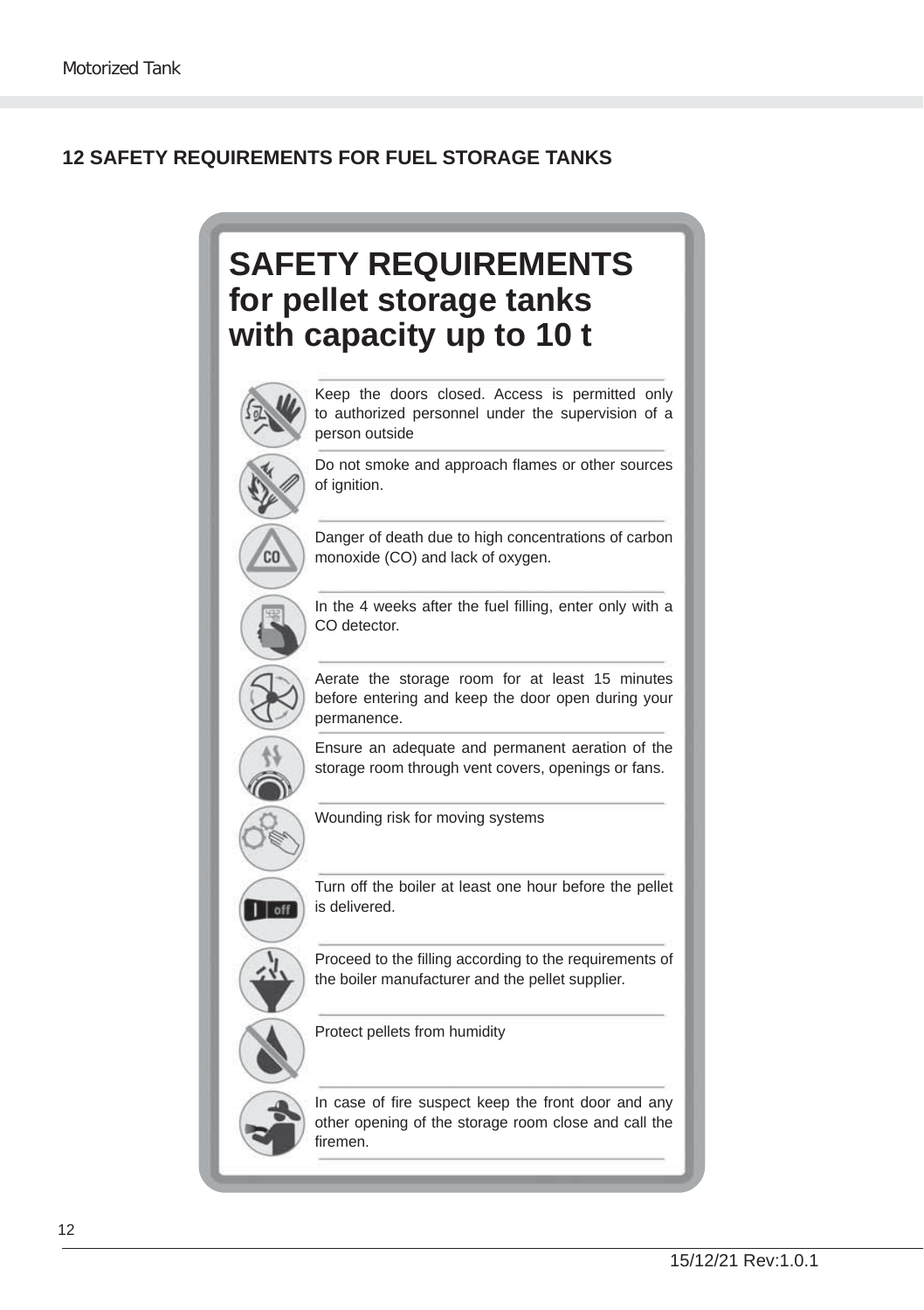#### **13 WARRANTY**

#### PRODUCT LIMITED WARRANTY CONDITIONS

The Manufacturer guarantees to the original purchaser the absence of defects in material and workmanship of the product for the period stated, from the date of purchase. Except as prohibited by applicable law, this warranty is non transferable and it is limited to the

original purchaser. The present warranty gives the buyer specific legal rights and the possibility to claim rights which can vary under local laws.

Read all warnings and instructions before using the product purchased.

The entire liability of the manufacturer and your exclusive remedy for any breach of warranty will be at the discretion of the Manufacturer:

(1) To repair or replace the product, or (2) refund the purchase price, provided that the product has been returned to the point of purchase, or such other place as may be specified by the manufacturer, with a copy of the sales receipt or detailed and dated receipt. The shipping and handling are not free of charge, except in cases where this is prohibited by applicable law.

To repair and replace the product, the manufacturer may, at their own discretion, use new, refurbished or used parts in good working condition. Any replacement product will be warranted for the remaining time of the original warranty period, or for any period of time that complies with the provisions of the current law.

This warranty does not cover problems or damage resulting from (1) accident, abuse,

misapplication, repair, alteration or unauthorized disassembly; (2) maintenance operation, use which is not in accordance with the product instructions or connection to an improper voltage supply; or (3) use of consumables and spare parts which are not supplied by the manufacturer or authorized service center.

Valid warranty claims are generally processed through the point of purchase of the product. Please agree this detail with the retailer where you purchased the product.

The Warranty claims that cannot be processed through the point of purchase, as well as any other product related questions, should be addressed directly to the manufacturer. Addresses and contact information for customer support can be found at the internet address www.advanceeasymoving.com

Except as stated by relevant laws in force, any implied warranty or condition of merchantability or suitability for a particular purpose relating to this product is limited to the duration of the Limited Warranty period for the specific product purchased.

Some jurisdictions do not allow limitations on the duration of implied warranties or the exclusion or limitation of incidental or consequential damages, so the above limitation may not apply to you. This warranty gives you specific legal rights and you may have other rights that vary from state to state, or from jurisdiction to jurisdiction.

Consumers have legal rights under applicable national legislation governing the sale of consumer products. Such rights are not affected by the warranties in this Limited Warranty.

No dealer, agent, or employee of the manufacturer is authorized to make any modification, extension or addition to this warranty.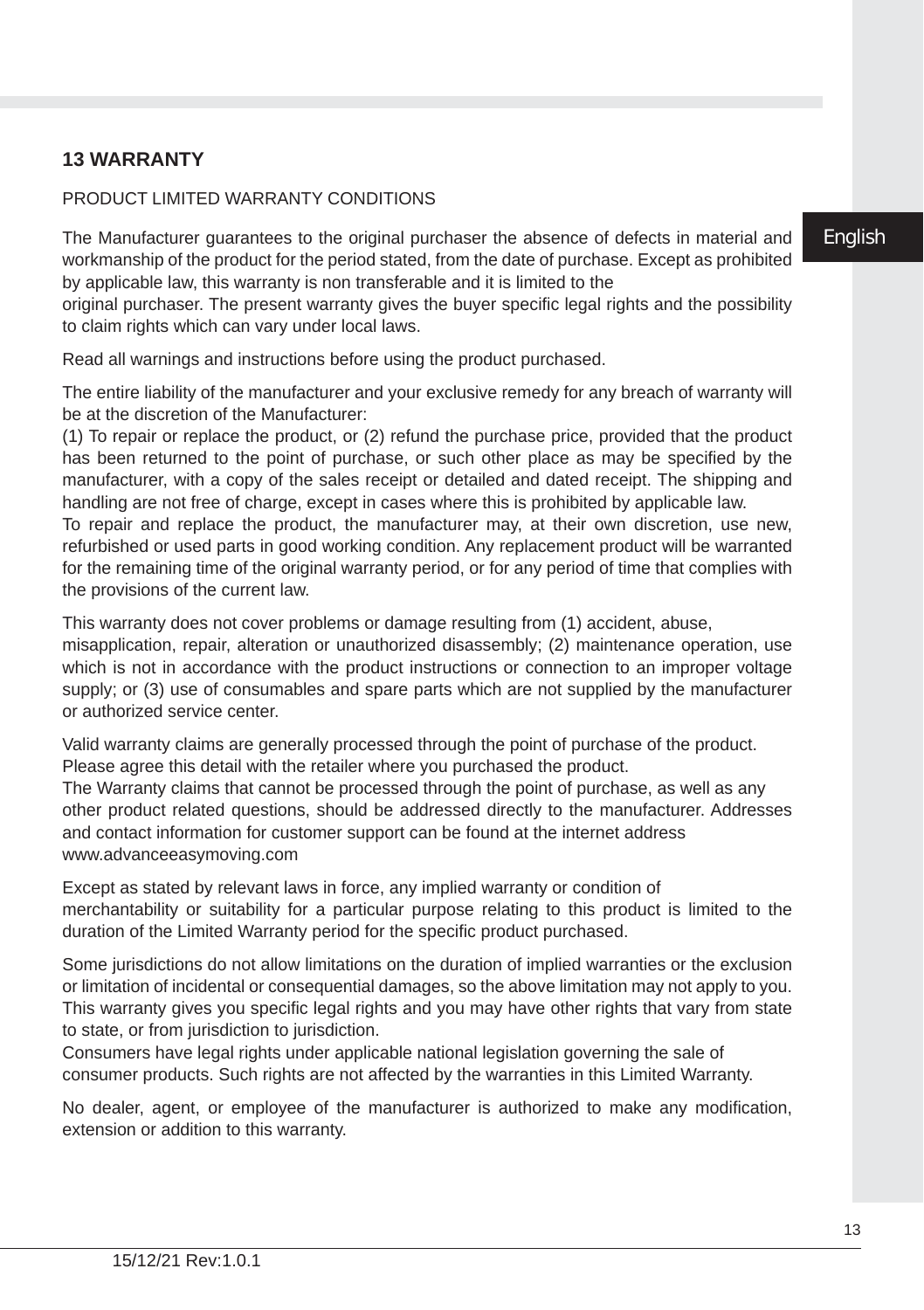#### **14 CERTIFICATION**

#### **Declaration of absence of harmful substances**

The manufacturer declares that their products and equipment are made with materials compliant with the current regulations regarding protection of health and the environment and does not contain substances classified as SVHC (Substance of Very High Concern) in accordance with Regulation EC 1907/2006 (REACH, or registration, evaluation, authorization and restriction of chemical substances).

Although in the working cycles of raw materials and our products such substances are not used, their presence in the size of p.p.m. (parts per million) cannot be excluded due to micropollution of raw materials.

#### **Declaration of conformity**

The Manufacturer declares that its products and equipment comply with the following standards:

EN ISO 12 100:2010 (Risk Assessment Calculator) EN ISO 14 121-1 (Safety of machinery)

The following Directives: No 2006-42-EC No 2014/35/EU (LVD) No 2014/30/EU (EMC)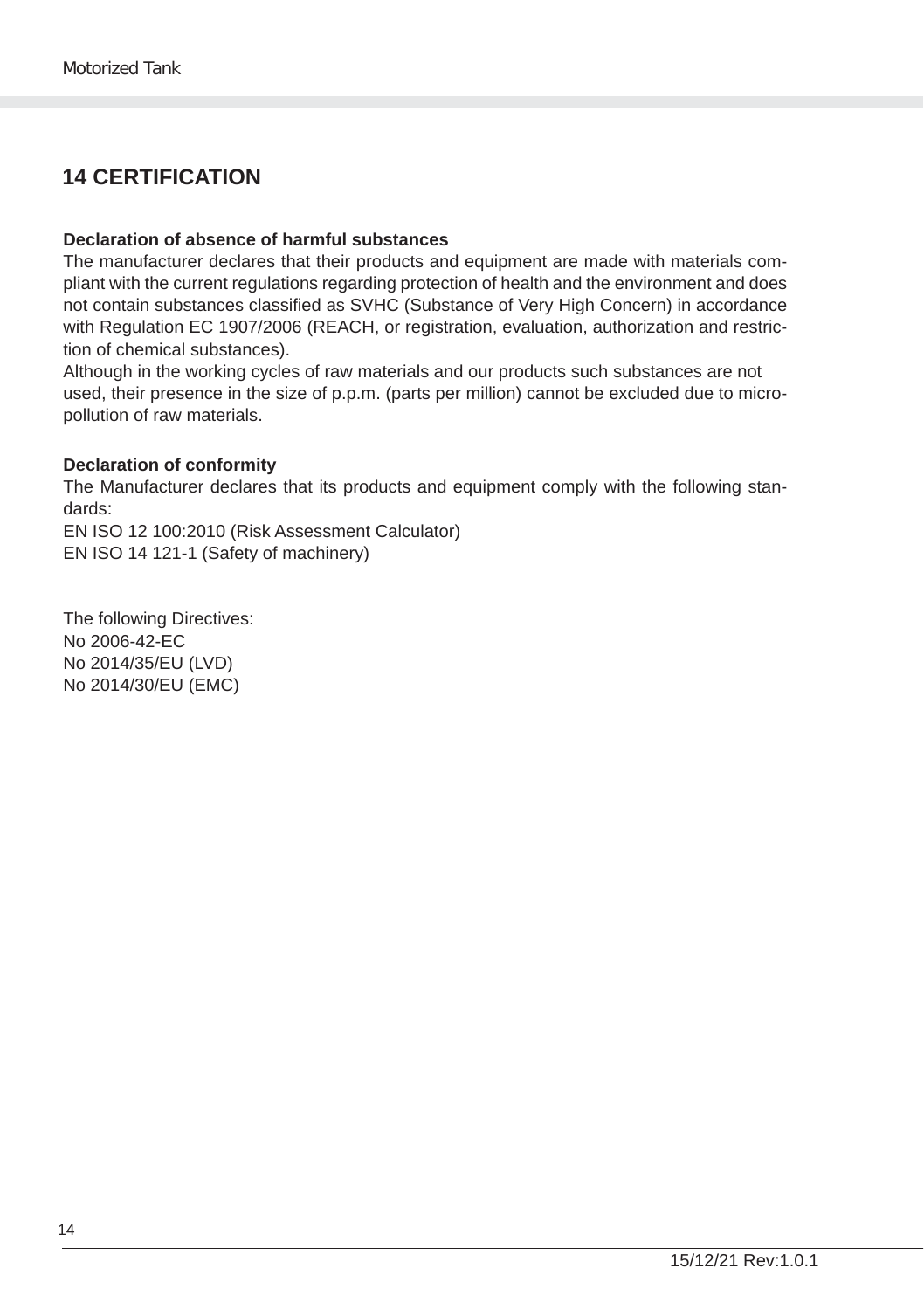| English |
|---------|
|         |
|         |
|         |
|         |
|         |
|         |
|         |
|         |
|         |
|         |
|         |
|         |
|         |
|         |
|         |
|         |
|         |
|         |
|         |
|         |
|         |
|         |
|         |
|         |
|         |
|         |